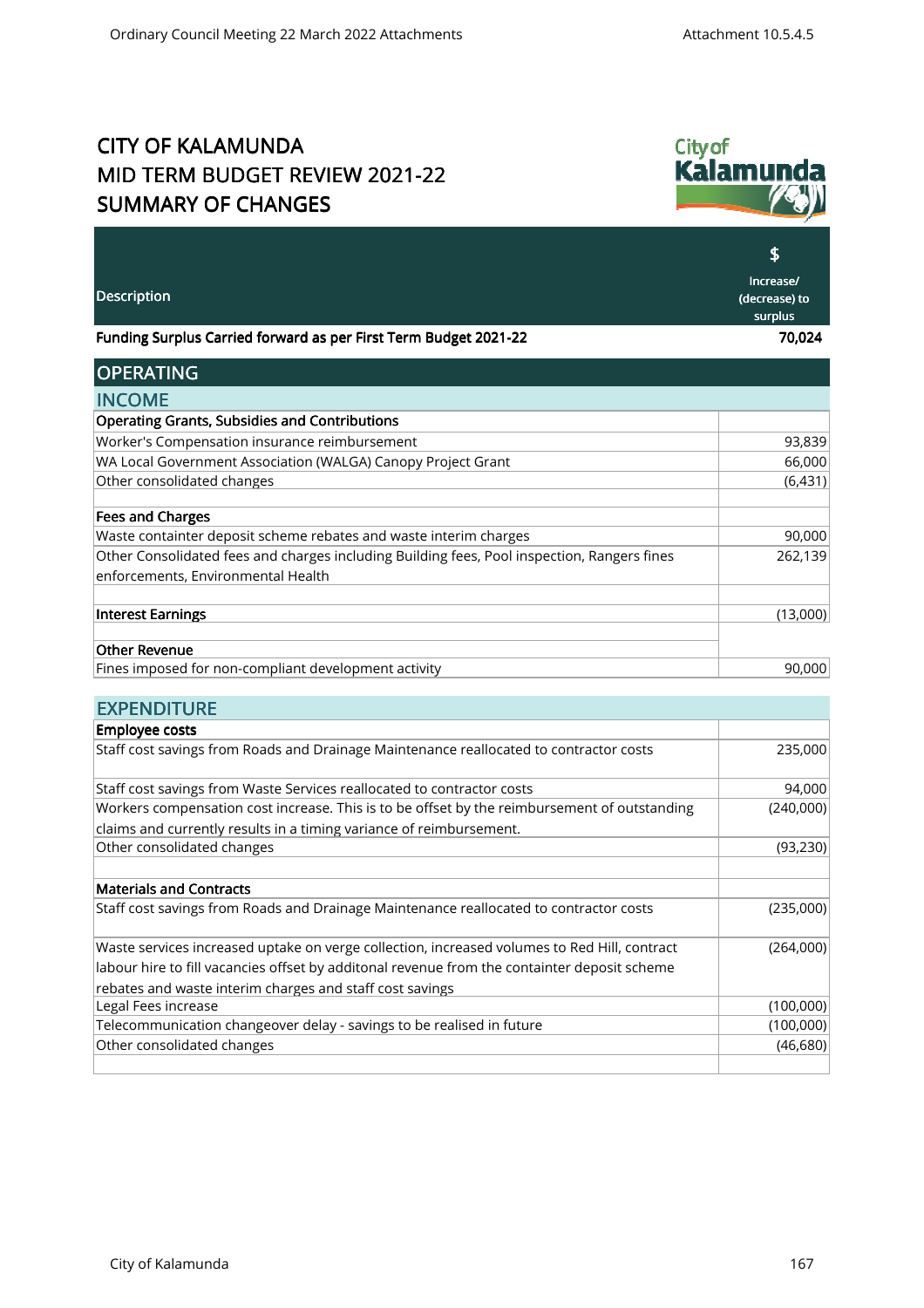## CITY OF KALAMUNDA MID TERM BUDGET REVIEW 2021-22 SUMMARY OF CHANGES



| <b>Description</b>                                                                            | Increase/<br>(decrease) to |
|-----------------------------------------------------------------------------------------------|----------------------------|
|                                                                                               | surplus                    |
| <b>Utility Charges</b>                                                                        | 3,000                      |
|                                                                                               |                            |
| Insurance Expenses                                                                            | (38, 499)                  |
|                                                                                               |                            |
| Other Expenditure                                                                             |                            |
| \$820K Forrestfield Industrial Area Scheme Stage 1 Bonser Rd Land component funded by Reserve | (820, 750)                 |
|                                                                                               |                            |
|                                                                                               |                            |
| Asset Exchange Valuation - trade in value of disposed assets                                  | 160,911                    |

| <b>CAPITAL</b> |  |
|----------------|--|
|                |  |

| <b>Investing Activities</b>                                                                     |             |
|-------------------------------------------------------------------------------------------------|-------------|
| <b>Capital Contributions &amp; Grants</b>                                                       | 219,314     |
| Funding changes to align with amended timelines and revised estimated expenditure for Capital   |             |
| works for the current financial year                                                            |             |
|                                                                                                 |             |
| <b>Purchase Land Held for Resale</b>                                                            |             |
| Land purchase in Cambridge Reserve - Internal Overheads adjustment                              | 57,073      |
| Purchase property, plant and equipment                                                          | (468, 356)  |
| \$700K increase for Forrestfield Library fitout and a decrease of \$286K Information            |             |
| Communication Technology for projects delayed, resulting in funds being transferred to reserve  |             |
| for future delivery.                                                                            |             |
| Purchase and Construction of Infrastructure                                                     | (1,413,540) |
| Increase of \$511K for the purchase of the Road component of Bonser Road and \$422K for Hale    |             |
| Road Widening - CELL 9 Stage 1 and 2, both DCP funded. There was also an increase of \$200K for |             |
| Ray Owen Stage 1 Car Park due to revised costs for trees and drainage management funded from    |             |
| savings in other areas. Maida Vale Road and Roe Highway off ramp roundabout increased by        |             |
| \$79K as a result of variations due to a delay in start, noting this is State funded.           |             |
|                                                                                                 |             |
| Proceeds from Disposal of Assets                                                                | 125,042     |